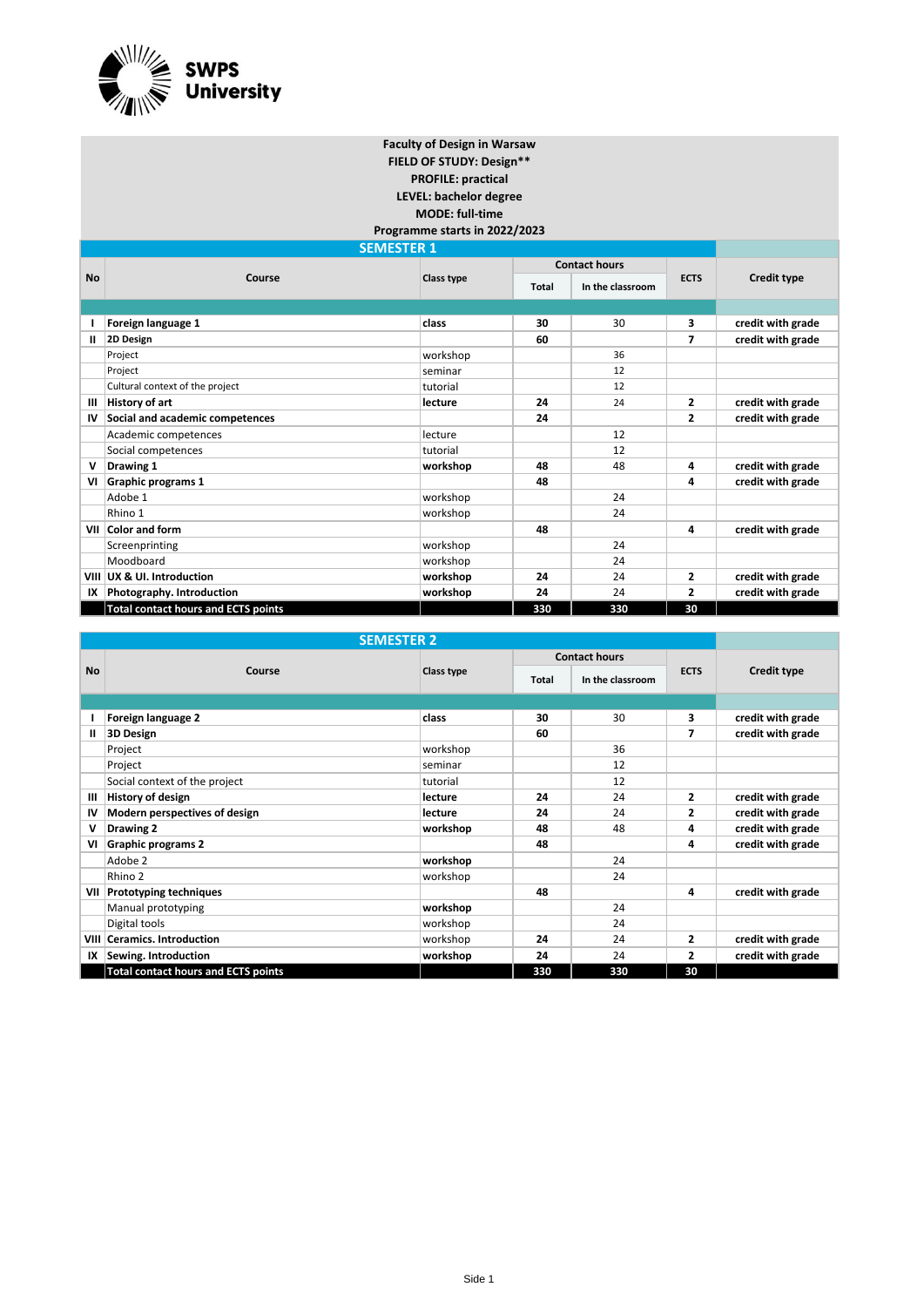

| <b>SEMESTER 3</b> |                                                                     |                   |              |                      |                         |                      |
|-------------------|---------------------------------------------------------------------|-------------------|--------------|----------------------|-------------------------|----------------------|
|                   |                                                                     |                   |              | <b>Contact hours</b> |                         |                      |
| <b>No</b>         | Course                                                              | <b>Class type</b> | <b>Total</b> | In the classroom     | <b>ECTS</b>             | <b>Credit type</b>   |
|                   |                                                                     |                   |              |                      |                         |                      |
| т.                | Foreign language 3                                                  | class             | 30           | 30                   | 3                       | credit with grade    |
| Ш                 | <b>Physical education 1</b>                                         | class             | 30           | 30                   | 0                       | credit without grade |
| Ш                 | <b>Research for design 1</b>                                        |                   | 48           |                      | 6                       | credit with grade    |
|                   | Qualitative research                                                | tutorial          |              | 24                   |                         |                      |
|                   | Quantitative research                                               | tutorial          |              | 24                   |                         |                      |
| IV                | Master workshop 1                                                   | workshop          | 24           | 24                   | $\mathbf{z}$            | credit with grade    |
| v                 | Master workshop 2                                                   | workshop          | 24           | 24                   | $\mathbf{z}$            | credit with grade    |
|                   | <b>SPECIALTY: Communication Design*</b>                             |                   |              |                      |                         |                      |
| L                 | <b>Publication design</b>                                           |                   | 48           |                      | 4                       | credit with grade    |
|                   | Project                                                             | workshop          |              | 24                   |                         |                      |
|                   | Project                                                             | seminar           |              | 12                   |                         |                      |
|                   | Informative description of the project                              | tutorial          |              | 12                   |                         |                      |
| Ш.                | <b>Visual identification</b>                                        |                   | 48           |                      | 4                       | credit with grade    |
|                   | Project                                                             | workshop          |              | 24                   |                         |                      |
|                   | Project                                                             | seminar           |              | 12                   |                         |                      |
|                   | Description of the design process                                   | tutorial          |              | 12                   |                         |                      |
| Ш                 | <b>Experiences and interfaces design 1</b>                          | workshop          | 48           | 48                   | $\overline{\mathbf{3}}$ | credit with grade    |
| IV                | Photographic documentation CD                                       | workshop          | 24           | 24                   | 3                       |                      |
| $\mathsf{v}$      | <b>Illustration drawing 1</b>                                       | workshop          | 48           | 48                   | 3                       |                      |
|                   | <b>SPECIALTY: Product Design*</b>                                   |                   |              |                      |                         |                      |
| $\mathbf{I}$      | <b>Ceramics design</b>                                              |                   | 48           |                      | 4                       | credit with grade    |
|                   | Project                                                             | workshop          |              | 24                   |                         |                      |
|                   | Project                                                             | tutorial          |              | 12                   |                         |                      |
|                   | Informative description of the project                              | tutorial          |              | 12                   |                         |                      |
| $\mathbf{H}$      | <b>Furniture design</b>                                             |                   | 48           |                      | 4                       | credit with grade    |
|                   | Project                                                             | workshop          |              | 24                   |                         |                      |
|                   | Project                                                             | seminar           |              | 12                   |                         |                      |
|                   | Description of the design process                                   | tutorial          |              | 12                   |                         |                      |
| Ш                 | Parametrics and robotics 1                                          | workshop          | 48           | 48                   | 3                       | credit with grade    |
| IV                | Photographic documentation PD                                       | workshop          | 24           | 24                   | 3                       | credit with grade    |
| v                 | Technical and design drawing 1                                      | workshop          | 48           | 48                   | $\overline{\mathbf{3}}$ | credit with grade    |
|                   | Total contact hours and ECTS points SPECIALTY: Communication Design |                   | 372          | 372                  | 30                      |                      |
|                   | Total contact hours and ECTS points SPECIALTY: Product Design       |                   | 372          | 372                  | 30                      |                      |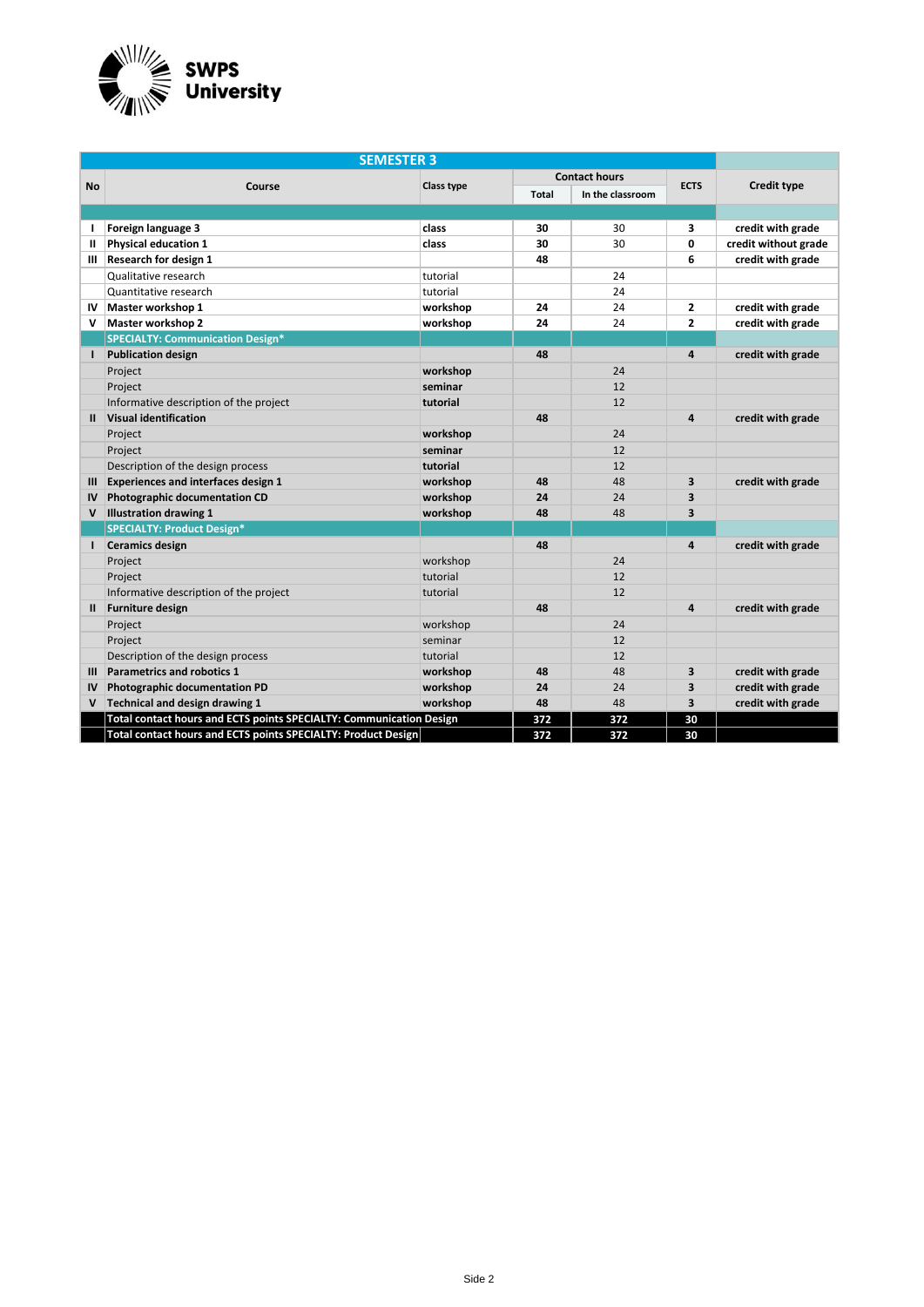

| <b>SEMESTER 4</b> |                                                                     |            |              |                      |              |                      |  |
|-------------------|---------------------------------------------------------------------|------------|--------------|----------------------|--------------|----------------------|--|
|                   |                                                                     |            |              | <b>Contact hours</b> | <b>ECTS</b>  |                      |  |
| <b>No</b>         | Course                                                              | Class type | <b>Total</b> | In the classroom     |              | <b>Credit type</b>   |  |
|                   |                                                                     |            |              |                      |              |                      |  |
| т.                | Foreign language 4                                                  | class      | 30           | 30                   | 3            | credit with grade    |  |
| Ш                 | <b>Physical education 2</b>                                         | class      | 30           | 30                   | 0            | credit without grade |  |
| Ш                 | <b>Research for design 2</b>                                        |            | 48           |                      | 6            | credit with grade    |  |
|                   | Visual research                                                     | tutorial   |              | 24                   |              |                      |  |
|                   | Research of existing sources                                        | tutorial   |              | 24                   |              |                      |  |
| IV                | Master workshop 3                                                   | workshop   | 24           | 24                   | $\mathbf{z}$ | credit with grade    |  |
| v                 | Master workshop 4                                                   | workshop   | 24           | 24                   | $\mathbf{z}$ | credit with grade    |  |
|                   | <b>SPECIALTY: Communication Design</b>                              |            |              |                      |              |                      |  |
| $\mathbf{I}$      | Spatial graphic design                                              |            | 48           |                      | 4            | credit with grade    |  |
|                   | Project                                                             | workshop   |              | 24                   |              |                      |  |
|                   | Project                                                             | seminar    |              | 12                   |              |                      |  |
|                   | Academic text                                                       | tutorial   |              | 12                   |              |                      |  |
| $\mathbf{II}$     | Interaction design CD                                               |            | 48           |                      | 4            | credit with grade    |  |
|                   | Project                                                             | workshop   |              | 24                   |              |                      |  |
|                   | Project                                                             | seminar    |              | 12                   |              |                      |  |
|                   | Essay                                                               | tutorial   |              | 12                   |              |                      |  |
| Ш                 | Designing experiences and interfaces 2                              | workshop   | 48           | 48                   | 3            | credit with grade    |  |
| IV                | <b>Video documentation CD</b>                                       | workshop   | 24           | 24                   | 3            | credit with grade    |  |
| V                 | <b>Illustration drawing 2</b>                                       | workshop   | 48           | 48                   | 3            | credit with grade    |  |
|                   | <b>SPECIALTY: Product Design</b>                                    |            |              |                      |              |                      |  |
| ı                 | Soft goods design                                                   |            | 48           |                      | 4            | credit with grade    |  |
|                   | Project                                                             | workshop   |              | 24                   |              |                      |  |
|                   | Project                                                             | seminar    |              | 12                   |              |                      |  |
|                   | Academic text                                                       | tutorial   |              | 12                   |              |                      |  |
| $\mathbf{H}$      | <b>Interaction design PD</b>                                        |            | 48           |                      | 4            | credit with grade    |  |
|                   | Project                                                             | workshop   |              | 24                   |              |                      |  |
|                   | Project                                                             | seminar    |              | 12                   |              |                      |  |
|                   | Essay                                                               | tutorial   |              | 12                   |              |                      |  |
| Ш                 | <b>Parametrics and robotics 2</b>                                   | workshop   | 48           | 48                   | 3            | credit with grade    |  |
| IV                | <b>Video documentation PD</b>                                       | workshop   | 24           | 24                   | 3            | credit with grade    |  |
| V                 | Technical and design drawing 2                                      | workshop   | 48           | 48                   | 3            | credit with grade    |  |
|                   | Total contact hours and ECTS points SPECIALTY: Communication Design |            | 372          | 372                  | 30           |                      |  |
|                   | Total contact hours and ECTS points SPECIALTY: Product Design       |            | 372          | 372                  | 30           |                      |  |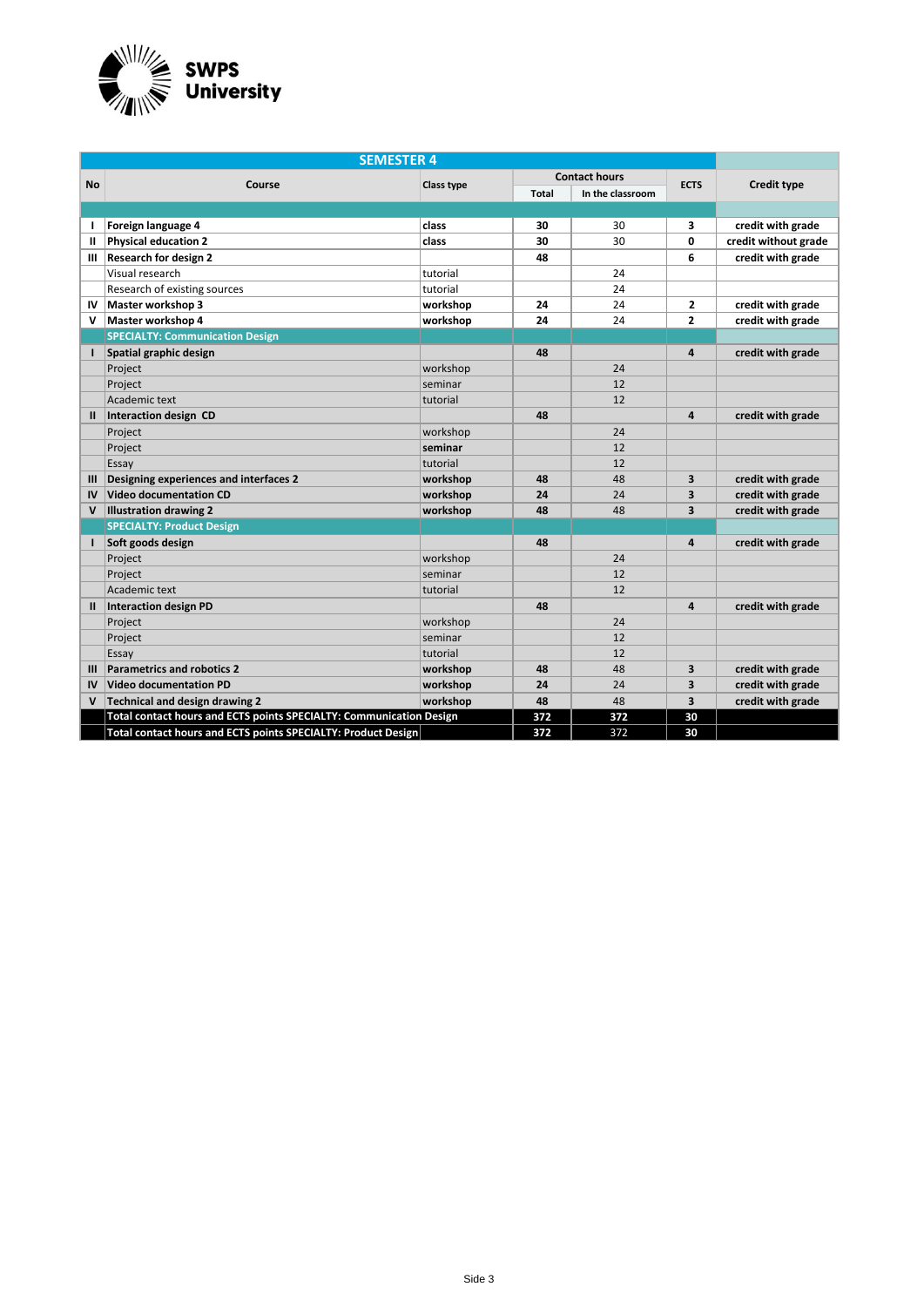

| <b>SEMESTER 5</b> |                                                                     |                |       |                      |                         |                   |  |
|-------------------|---------------------------------------------------------------------|----------------|-------|----------------------|-------------------------|-------------------|--|
|                   |                                                                     |                |       | <b>Contact hours</b> |                         |                   |  |
| <b>No</b>         | Course                                                              | Class type     | Total | In the classroom     | <b>ECTS</b>             | Credit type       |  |
|                   |                                                                     |                |       |                      |                         |                   |  |
| т                 | Internship (1 of 3)                                                 | work placement | 270   |                      | 9                       | credit with grade |  |
| Ш.                | <b>Designing theories</b>                                           |                | 48    |                      | 4                       | credit with grade |  |
|                   | Current debates on design                                           | seminar        |       | 24                   |                         |                   |  |
|                   | Cultural inspiration in design                                      | tutorial       |       | 24                   |                         |                   |  |
| Ш                 | Master workshop 5                                                   | workshop       | 24    | 24                   | $\mathbf{2}$            | credit with grade |  |
| IV                | Master workshop 6                                                   | workshop       | 24    | 24                   | $\overline{2}$          | credit with grade |  |
|                   | <b>SPECIALTY: Communication Design</b>                              |                |       |                      |                         |                   |  |
|                   | Individual project CD                                               |                | 96    |                      | $\overline{7}$          | credit with grade |  |
|                   | Project                                                             | workshop       |       | 24                   |                         |                   |  |
|                   | Project                                                             | seminar        |       | 24                   |                         |                   |  |
|                   | Sociocultural context of the project                                | tutorial       |       | 24                   |                         |                   |  |
|                   | Project brief and documentation                                     | tutorial       |       | 24                   |                         |                   |  |
| н.                | Design tools - 2D animation                                         | workshop       | 48    | 48                   | 3                       | credit with grade |  |
|                   | Specialty paths choice 1 or 2:                                      |                |       |                      |                         |                   |  |
|                   | Specialty path CD1: Illustration path                               |                |       |                      |                         |                   |  |
|                   | Illa Illustration techniques                                        | workshop       | 48    | 48                   | $\overline{\mathbf{3}}$ | credit with grade |  |
|                   | Specialty path CD2: Designing path                                  |                |       |                      |                         |                   |  |
|                   | IIIb Typography                                                     | workshop       | 48    | 48                   | 3                       | credit with grade |  |
|                   | <b>SPECIALTY: Product Design</b>                                    |                |       |                      |                         |                   |  |
| т.                | Individual project PD                                               |                | 96    |                      | $\overline{7}$          | credit with grade |  |
|                   | Project                                                             | workshop       |       | 24                   |                         |                   |  |
|                   | Project                                                             | seminar        |       | 24                   |                         |                   |  |
|                   | Sociocultural context of the project                                | tutorial       |       | 24                   |                         |                   |  |
|                   | Project brief and documentation                                     | tutorial       |       | 24                   |                         |                   |  |
| $\mathbf{u}$      | Design tools - materials science                                    | workshop       | 48    | 48                   | 3                       | credit with grade |  |
|                   | Specialty paths choice 1 or 2:                                      |                |       |                      |                         |                   |  |
|                   | Specialty path PD1: Analogue path                                   |                |       |                      |                         |                   |  |
|                   | IIIa Construction                                                   | workshop       | 48    | 48                   | 3                       | credit with grade |  |
|                   | Specialty path PD2: Digital path                                    |                |       |                      |                         |                   |  |
|                   | IIIb Advanced parametrics and robotics                              | workshop       | 48    | 48                   | $\overline{\mathbf{3}}$ | credit with grade |  |
|                   | Total contact hours and ECTS points SPECIALTY: Communication Design |                | 558   | 288                  | 30                      |                   |  |
|                   | Total contact hours and ECTS points SPECIALTY: Product Design       |                | 558   | 288                  | 30                      |                   |  |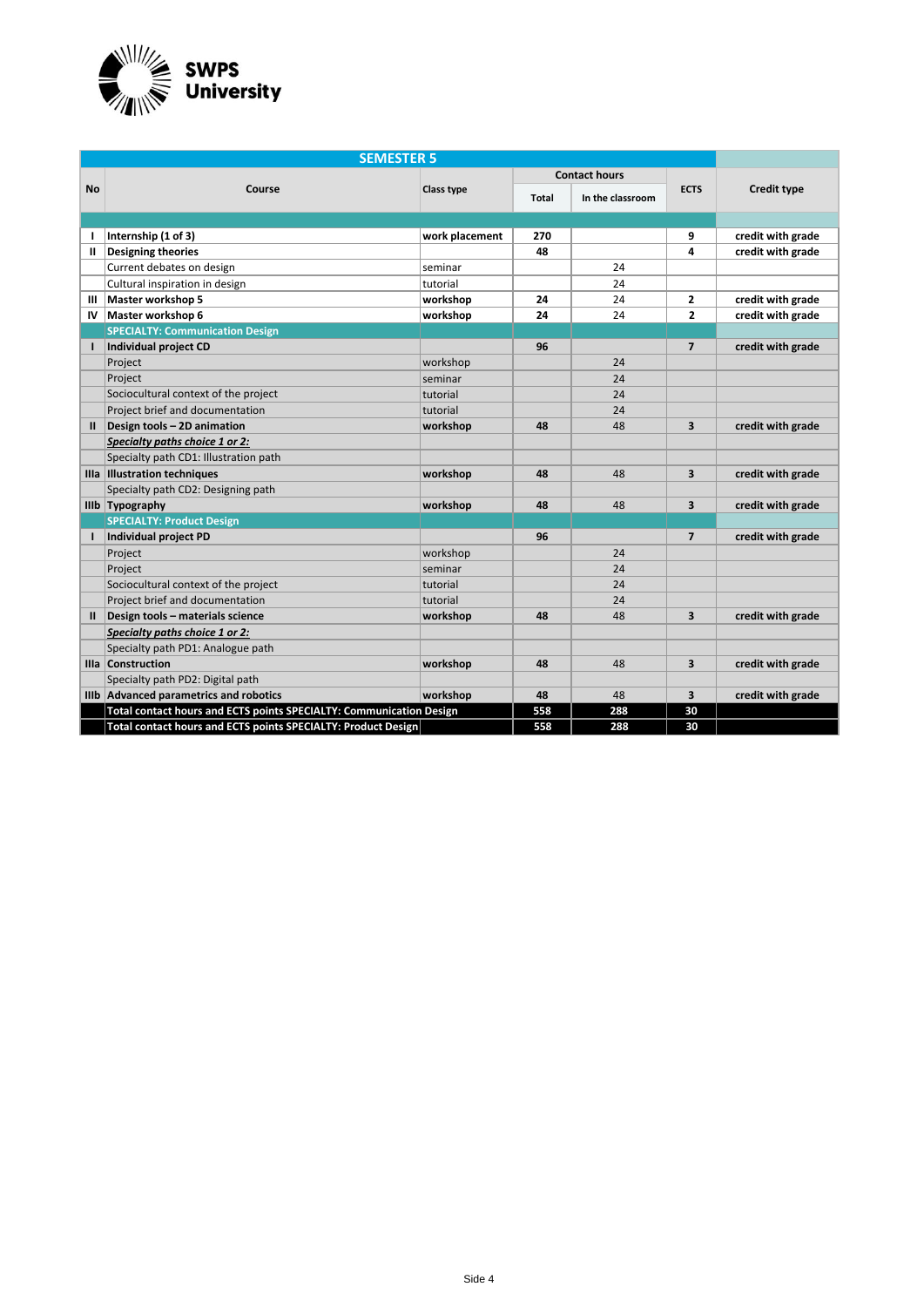

| <b>SEMESTER 6</b> |                                                                     |                |              |                      |                         |                    |  |
|-------------------|---------------------------------------------------------------------|----------------|--------------|----------------------|-------------------------|--------------------|--|
|                   |                                                                     |                |              | <b>Contact hours</b> |                         |                    |  |
| <b>No</b>         | Course                                                              | Class type     | <b>Total</b> | In the classroom     | <b>ECTS</b>             | <b>Credit type</b> |  |
|                   |                                                                     |                |              |                      |                         |                    |  |
| -1                | Internship (2 of 3)                                                 | work placement | 270          |                      | 9                       | credit with grade  |  |
| Ш                 | Designer at work                                                    |                | 48           |                      | 4                       | credit with grade  |  |
|                   | Copyright                                                           | lecture        |              | 12                   |                         |                    |  |
|                   | Public speaking                                                     | seminar        |              | 12                   |                         |                    |  |
|                   | Entrepreneurship                                                    | tutorial       |              | 24                   |                         |                    |  |
| Ш                 | Master workshop 7                                                   | workshop       | 24           | 24                   | $\mathbf{2}$            | credit with grade  |  |
| IV                | Master workshop 8                                                   | workshop       | 24           | 24                   | $\mathbf{z}$            | credit with grade  |  |
|                   | <b>SPECIALTY: Communication Design</b>                              |                |              |                      |                         |                    |  |
| L                 | <b>Group project CD</b>                                             |                | 96           |                      | $\overline{7}$          | credit with grade  |  |
|                   | Project                                                             | workshop       |              | 24                   |                         |                    |  |
|                   | Project                                                             | seminar        |              | 24                   |                         |                    |  |
|                   | Sociocultural context of the project                                | tutorial       |              | 24                   |                         |                    |  |
|                   | Material workshop                                                   | tutorial       |              | 24                   |                         |                    |  |
| $\mathbf{u}$      | Design tools - VR & AR                                              | workshop       | 48           | 48                   | 3                       | credit with grade  |  |
|                   | Specialty paths choice 1 or 2:                                      |                |              |                      |                         |                    |  |
|                   | Specialty path CD1: Illustration path                               |                |              |                      |                         |                    |  |
|                   | Illa Animation                                                      | workshop       | 48           | 48                   | $\overline{\mathbf{3}}$ | credit with grade  |  |
|                   | Specialty path CD2: Designing path                                  |                |              |                      |                         |                    |  |
|                   | IIIb Motion design                                                  | workshop       | 48           | 48                   | 3                       | credit with grade  |  |
|                   | <b>SPECIALTY: Product Design</b>                                    |                |              |                      |                         |                    |  |
| $\mathbf{I}$      | <b>Group project PD</b>                                             |                | 96           |                      | $\overline{7}$          | credit with grade  |  |
|                   | Project                                                             | workshop       |              | 24                   |                         |                    |  |
|                   | Project                                                             | seminar        |              | 24                   |                         |                    |  |
|                   | Sociocultural context of the project                                | tutorial       |              | 24                   |                         |                    |  |
|                   | Ergonomics workshop                                                 | tutorial       |              | 24                   |                         |                    |  |
| $\mathbf{H}$      | Designing tools - color, material, detail (CMF)                     | workshop       | 48           | 48                   | 3                       | credit with grade  |  |
|                   | Specialty paths choice 1 or 2:                                      |                |              |                      |                         |                    |  |
|                   | Specialty path PD1: Analogue path                                   |                |              |                      |                         |                    |  |
|                   | Illa Structure                                                      | workshop       | 48           | 48                   | 3                       | credit with grade  |  |
|                   | Specialty path PD2: Digital path                                    |                |              |                      |                         |                    |  |
|                   | IIIb CAD                                                            | workshop       | 48           | 48                   | $\overline{\mathbf{3}}$ | credit with grade  |  |
|                   | Total contact hours and ECTS points SPECIALTY: Communication Design |                | 558          | 288                  | 30                      |                    |  |
|                   | Total contact hours and ECTS points SPECIALTY: Product Design       |                | 558          | 288                  | 30                      |                    |  |